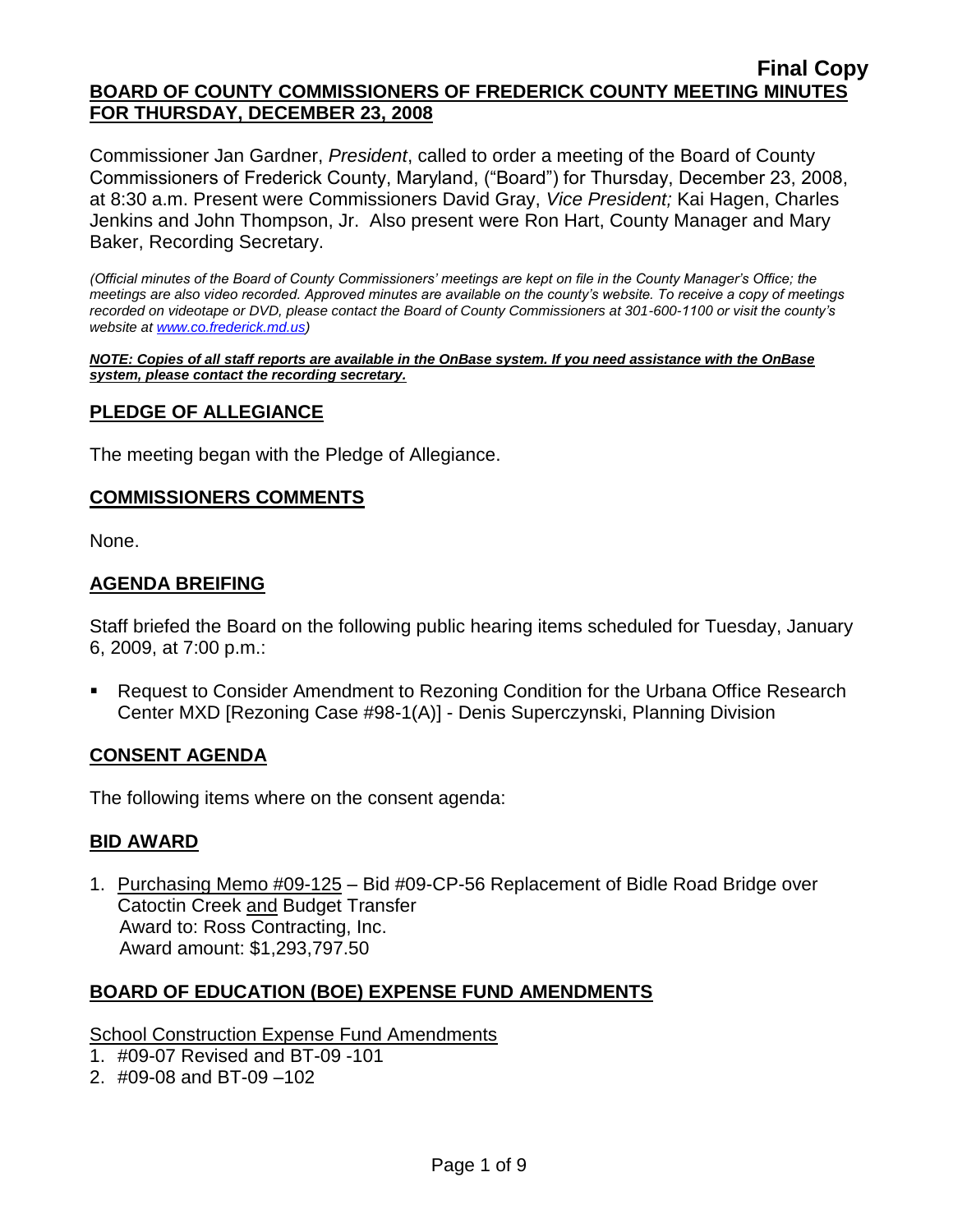## **GRANT**

1. Extension of Fort Detrick Tech Transfer Maryland Technology Development Corporation (TEDCO) Grant - Laurie Boyer, Economic Development Division

Commissioner Thompson moved to pull the TEDCO grant.

Commissioner Gray moved to approve the consent agenda as presented with the exception of the TEDCO grant. Commissioner Hagen seconded the motion that passed 5-0.

Ms. Boyer presented information regarding the TEDCO grant.

Commissioner Hagen moved to approve the TEDCO grant as presented. Commissioner Gray seconded the motion that passed 4-1 with Commissioner Thompson opposed.

## **ADMINISTRATIVE BUSINESS**

### **Bid Award – Purchasing Memo #09-121 – Request to Renew Oracle (PeopleSoft) Maintenance for Frederick County Government and Frederick County Public Schools - Hal Good, Finance Division**

Mr. Good and Mr. Dale Spangenberg, Interagency Information Technologies Division (IIT) presented information regarding the renewal of Oracle maintenance and support in the amount of \$312,029.51 from IIT's computer maintenance account.

Commissioner Gray moved to approve the renewal as presented. Commissioner Hagen seconded the motion that passed 4-1 with Commissioner Thompson opposed.

### **Mutual Aid Memorandum of Agreement (MOA), Department of the Army, Fort Detrick - Jack Markey, Emergency Management Division**

Mr. Markey presented information regarding the MOA between Frederick County and Fort Detrick outlining the mutual response of fire, rescue and hazardous material equipment and personnel within the county and the army base.

Commissioner Hagen moved to approve the MOA as presented in the staff report. Commissioner Gray seconded the motion that passed 5-0.

## **Letter to Allegheny Power Regarding HVDC – Board of County Commissioners**

Commissioner Gardner requested approval to send a letter to Allegheny Power regarding the Potomac Appalachian Transmission Highline program. The letter is to express interest in possible alternatives such as underground HVDC.

There was Board consensus to send the letter to Allegheny Power.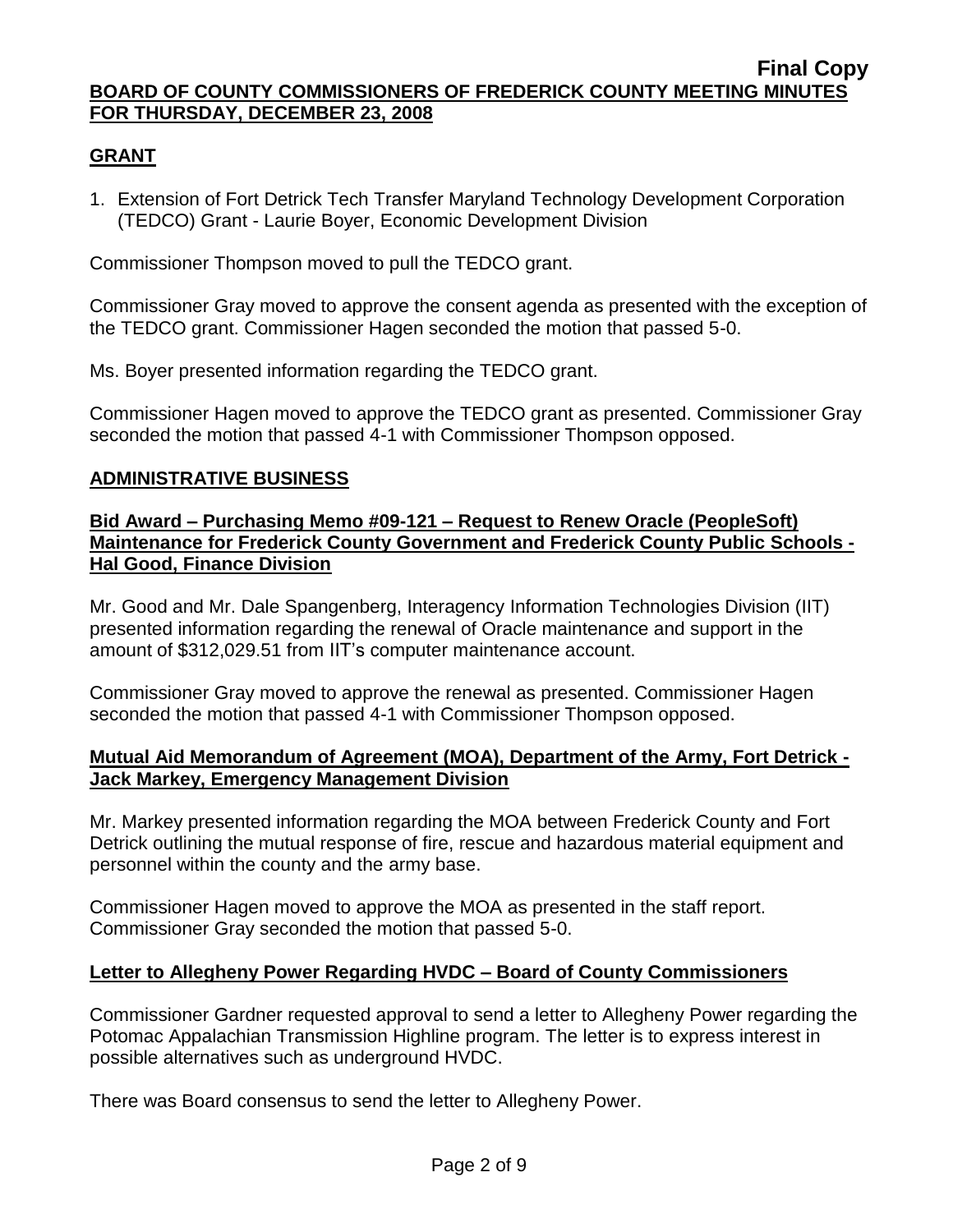## **Maryland 2007 Stormwater Management (SWM) Regulations - Betsy Smith, Permitting and Development Review Division (DPDR)**

Ms. Smith presented information regarding updated stormwater regulations as outlined by code of Maryland regulations (COMAR).

The Board recommended the letter address negative effects of smart growth slope issues.

There was Board consensus for the letter (including recommendations) to be sent to the Maryland Department of the Environment (MDE) and for DPDR staff to continue working with MDE and other county divisions to implement new regulations as required by code.

## **FY 2009 Housing Initiative Fund First Quarter Report and Funding Projections - Jenny Short, Citizens Services Division**

Ms. Short presented the Housing Initiative Fund Program (HIF) first quarter report. Under the HIF, four housing programs provide deferred loan to individuals and organizations to produce affordable ownership and rental housing.

## **PUBLIC HEARING**

### **To Consider an Application for Funding from the Maryland Neighborhood Conservation Initiative Grant - Jenny Short, Citizens Services Division**

Ms. Short presented information regarding a proposed resolution to authorize the Frederick County Department of Housing and Community Development to submit an application to the Maryland Department of Housing and Community Development to request \$3,500,000 in federal funding under the Maryland Neighborhood Conservation initiative.

There was no public comment.

Commissioner Gray moved to approve staff's recommendations to approve Resolution #08-40 as presented, authorize a match of \$150,000 from the Frederick County Housing Initiative Fund to be used to assist first time home buyers who qualify under the Home Buyer Assistance Program and accept funds if awarded and approve subsequent related budget transfers. Commissioner Hagen seconded the motion that passed 3-2 with Commissioners Jenkins and Thompson opposed.

(A copy of Resolution #08-40 can be obtained in the County Manager's office or from the county's website, [www.co.frederick.md.us\)](www.co.frederick.md.us)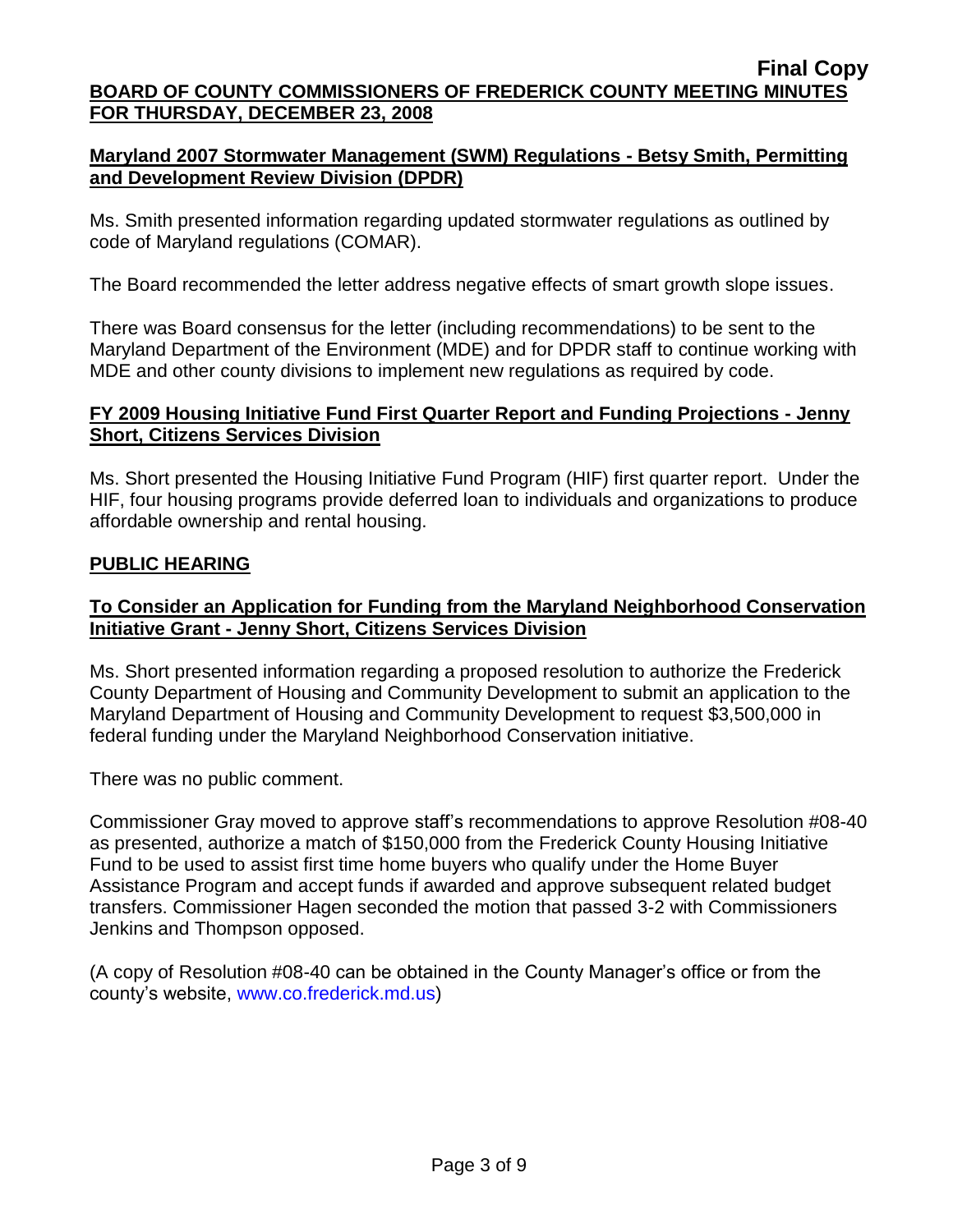### **WORKSESSION**

## **Appointments/Reappointments to Boards, Commissions, Committees - Joyce Grossnickle, County Manager's Office**

### **Affordable Housing Council**

There was no public comment.

Commissioner Hagen moved to appoint:

- Ms. Ann Buttenheim to serve as the religious community representative to fill an unexpired term to expire June 30, 2011.
- Mr. Ron Cramer to serve as the nonprofit representative to fill an unexpired term to expire June 30, 2010.
- Mr. Mickey Fyock to serve as a nonprofit representative to fill an unexpired term to expire June 30, 2011.
- Mr. Eric Shaffer to serve as a private industry representative to fill an unexpired term to expire June 30, 2009.

Commissioner Gray seconded the motion that passed 5-0.

### **Commission on Aging**

There was no public comment.

Commissioner Hagen moved to support the staff recommendation to appoint Ms. Judy Peterson to serve an unexpired term to expire December 31, 2009. Commissioner Gray seconded the motion that passed 5-0.

### **Commission on Disabilities**

There was no public comment.

Commissioner Hagen moved to support the staff recommendation to reappoint Mr. Richard Lind to serve a term to expire December 31, 2011, and appoint Mr. Ken Eidel to serve a term to expire December 31, 2011, and Mr. Steve Stoyke to fill an unexpired term to expire December 31, 2009. Commissioner Gray seconded the motion that passed 5-0.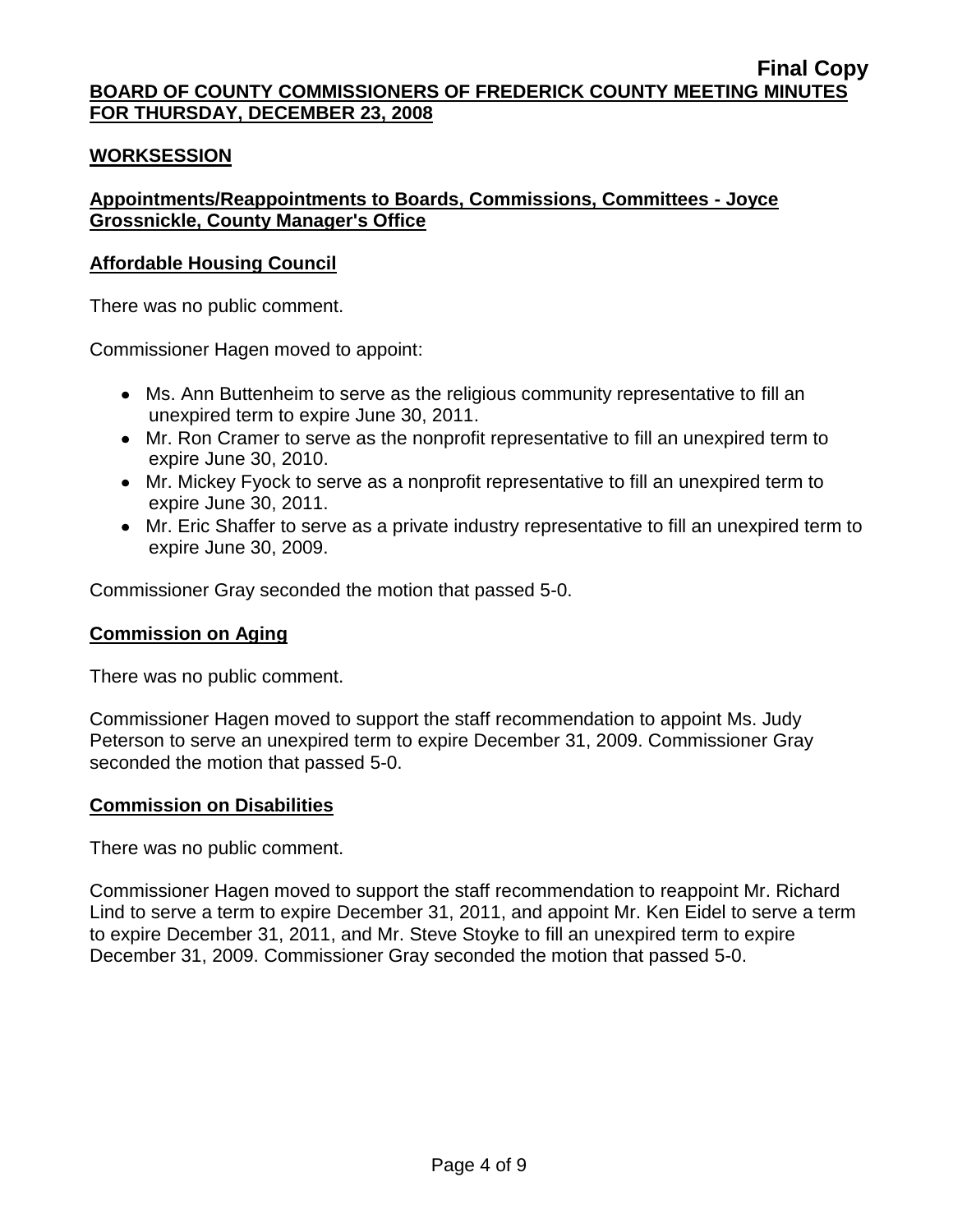### **Human Relations Committee**

There was no public comment.

Commissioner Thompson moved to bring the applicants back for an interview to ascertain their commitment to racial equality. Commissioner Jenkins seconded the motion that failed 1-4 with Commissioners Gardner, Gray, Hagen and Jenkins opposed.

Commissioner Gray moved to support the staff recommendation to appoint DFC Adeyemi Adeoye to fill an unexpired term to expire June 30, 2010, and Mr. Garth Phoebus to fill an unexpired term to expire June 30, 2011. Commissioner Hagen seconded the motion that passed 4-1 with Commissioner Thompson opposed.

### **Local Management Board**

There was no public comment.

Commissioner Hagen moved to support the staff recommendation to appoint:

- Dr. Ann Dalrymple to serve as an at-large representative to fill an unexpired term to expire June 30, 2009.
- Ms. Sarah McAleavy to serve as the parent/consumer representative to fill an unexpired term to expire June 30, 2009.
- Ms. Mary Nagle to serve as an at-large representative to fill an unexpired term to expire June 30, 2010.
- Mr. Peter Shubiak to serve as a community agency representative to fill an unexpired term to expire June 30, 2011.
- Ms. Shelly Toms, Director, Family Partnership, to serve as an at-large member on the public sector membership with no term.

Commissioner Gray seconded the motion that passed 5-0.

### **Solid Waste Advisory Committee**

Mr. Rolan Clark presented comments to the Board.

Commissioner Jenkins move to reappoint Mr. Peter Blood and Mr. David Dunn to serve threeyear terms to expire September 30, 2011, and appoint Mr. Bryan Malseed to serve as the business/high-tech/financial representative to fill an unexpired term to expire September 30, 2010. Commissioner Thompson seconded the motion that passed 5-0.

Commissioner Hagen moved to appoint Mr. Douglas Pierce, a member of the local Sierra Club, to serve as the environmental group representative to fill an unexpired term to expire September 30, 2011. Commissioner Gray seconded the motion that passed 4-1 with Commissioner Jenkins opposed.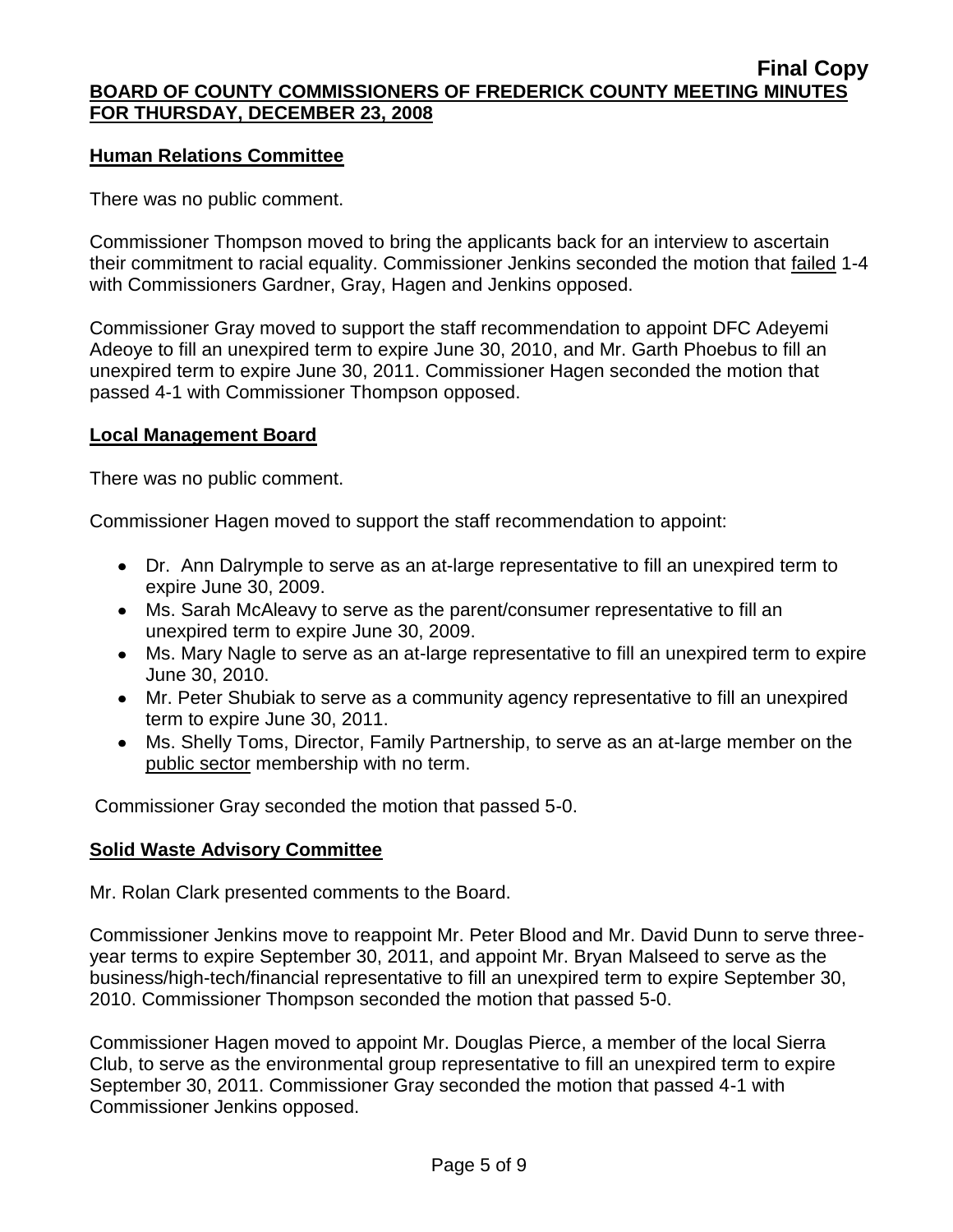Commissioner Hagen moved to appoint Mr. Bill Custer to the committee. Commissioner Gray seconded the motion that failed 2-3 with Commissioners Gardner, Jenkins and Thompson opposed.

## **Metropolitan Washington Council of Governments (WASHCOG) Policy Boards/Committees**

The Board indicated the current assignments would remain as follows for 2009:

# **COG Board of Directors**

Commissioner David P. Gray (Member) Commissioner Jan H. Gardner (Alternate)

# **National Capital Region Transportation Planning Board**

Commissioner Charles A. Jenkins (Member) John Thomas, Planning and Zoning, Frederick County Planning Division (Alternate)

## **Metropolitan Washington Air Quality Committee**

Commissioner David P. Gray (Member) Commissioner Kai J. Hagen (Alternate)

## **Metropolitan Development Policy Committee**

Commissioner David P. Gray (Member)

## **Human Services Policy Committee**

Commissioner John L. Thompson Jr. (Member)

## **Aviation Policy Committee**

Commissioner David P. Gray (Member)

## **Chesapeake Bay and Water Resource Policy Committee**

Commissioner David P. Gray (Member) Tim Goodfellow, Principal Planner II, Frederick County Planning Division (Alternate)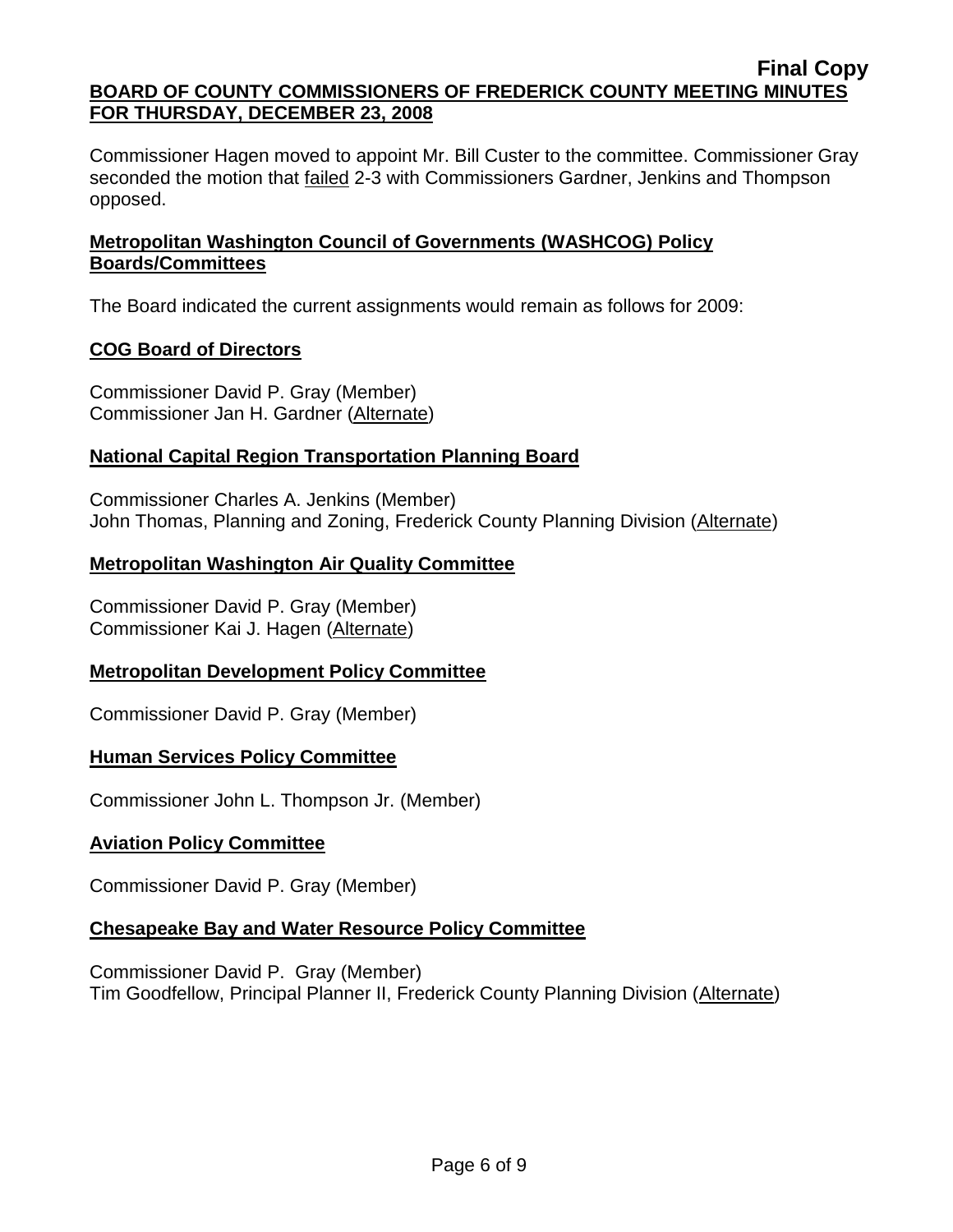## **CLOSED SESSION**

Commissioner Gray moved to proceed to closed session in accordance with Maryland Annotated Code State Government Article § 10-508(a) (1) To discuss: (i) The appointment, employment, assignment, promotion, discipline, demotion, compensation, removal, resignation, or performance evaluation of appointees, employees, or officials over whom it has jurisdiction; or (ii) Any other personnel matter that affects one or more specific individuals. Commissioner Jenkins seconded the motion that passed 5-0.

### **COMMISSIONERS COMMENTS**

None.

## **PUBLIC COMMENTS**

- Rolan Clark
- Bill Ashton

## **QUESTIONS – PRESS**

None.

## **ADJOURN**

The meeting adjourned at 12:30 p.m.

Respectfully submitted,

Mary E. Baker Recording Secretary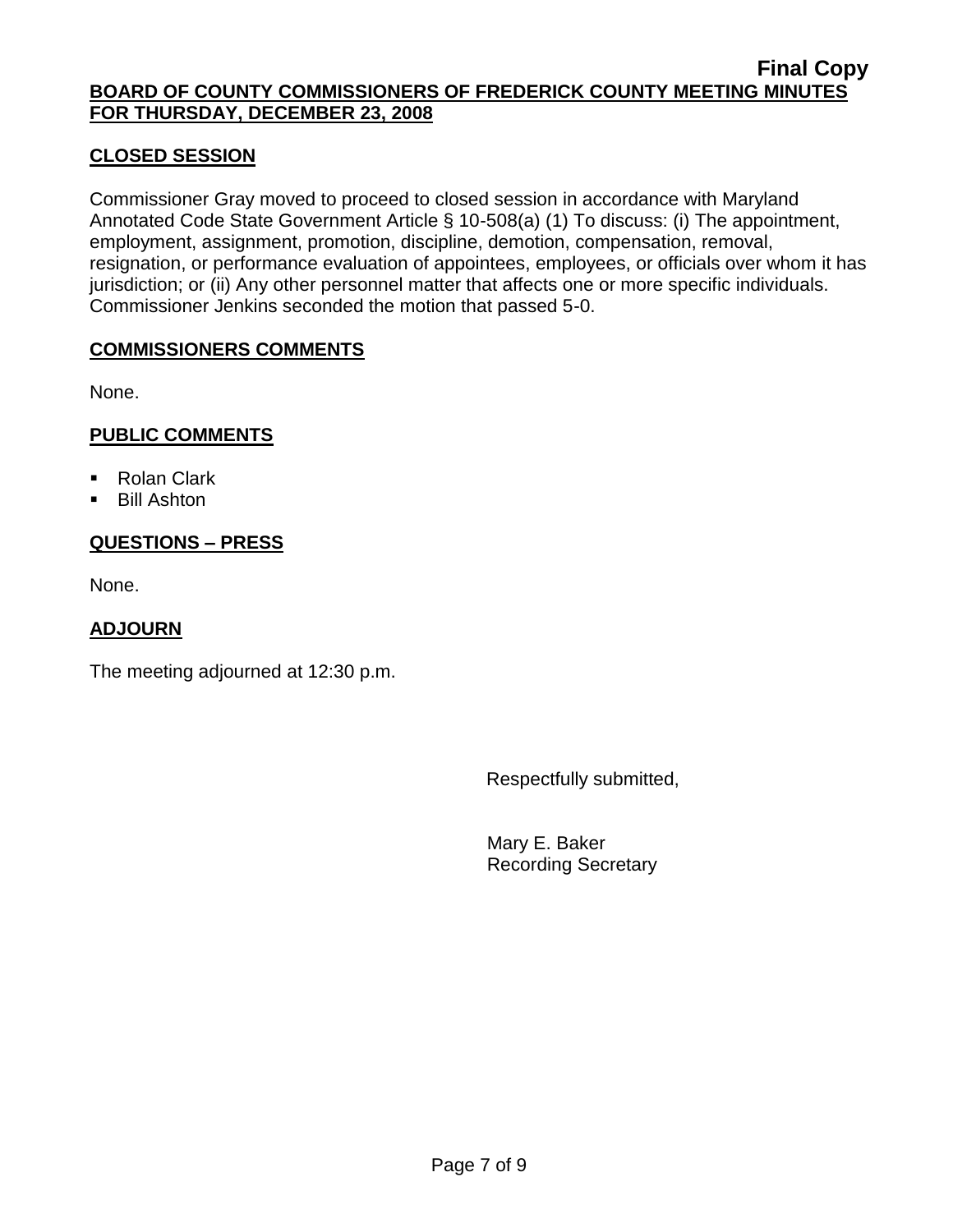### **FORM OF STATEMENT FOR CLOSING THE MEETING OF TUESDAY, DECEMBER 23, 2008**

## **STATUTORY AUTHORITY TO CLOSE SESSION**

## **State Government Article §10-508(a):**

(1) To discuss: (i) The appointment, employment, assignment, promotion, discipline, demotion, compensation, removal, resignation, or performance evaluation of appointees, employees, or officials over whom it has jurisdiction; or (ii) Any other personnel matter that affects one or more specific individuals.

### **Motion:**

Commissioner Gray moved to proceed to closed session in accordance with Maryland Annotated Code State Government Article § 10-508(a) (1) To discuss: (i) The appointment, employment, assignment, promotion, discipline, demotion, compensation, removal, resignation, or performance evaluation of appointees, employees, or officials over whom it has jurisdiction; or (ii) Any other personnel matter that affects one or more specific individuals. Commissioner Jenkins seconded the motion that passed 5-0.

### **Topic to be Discussed:**

To discuss the transfer of administrative responsibilities for a specific program from one division to a different division.

> Mary E. Baker Recording Secretary